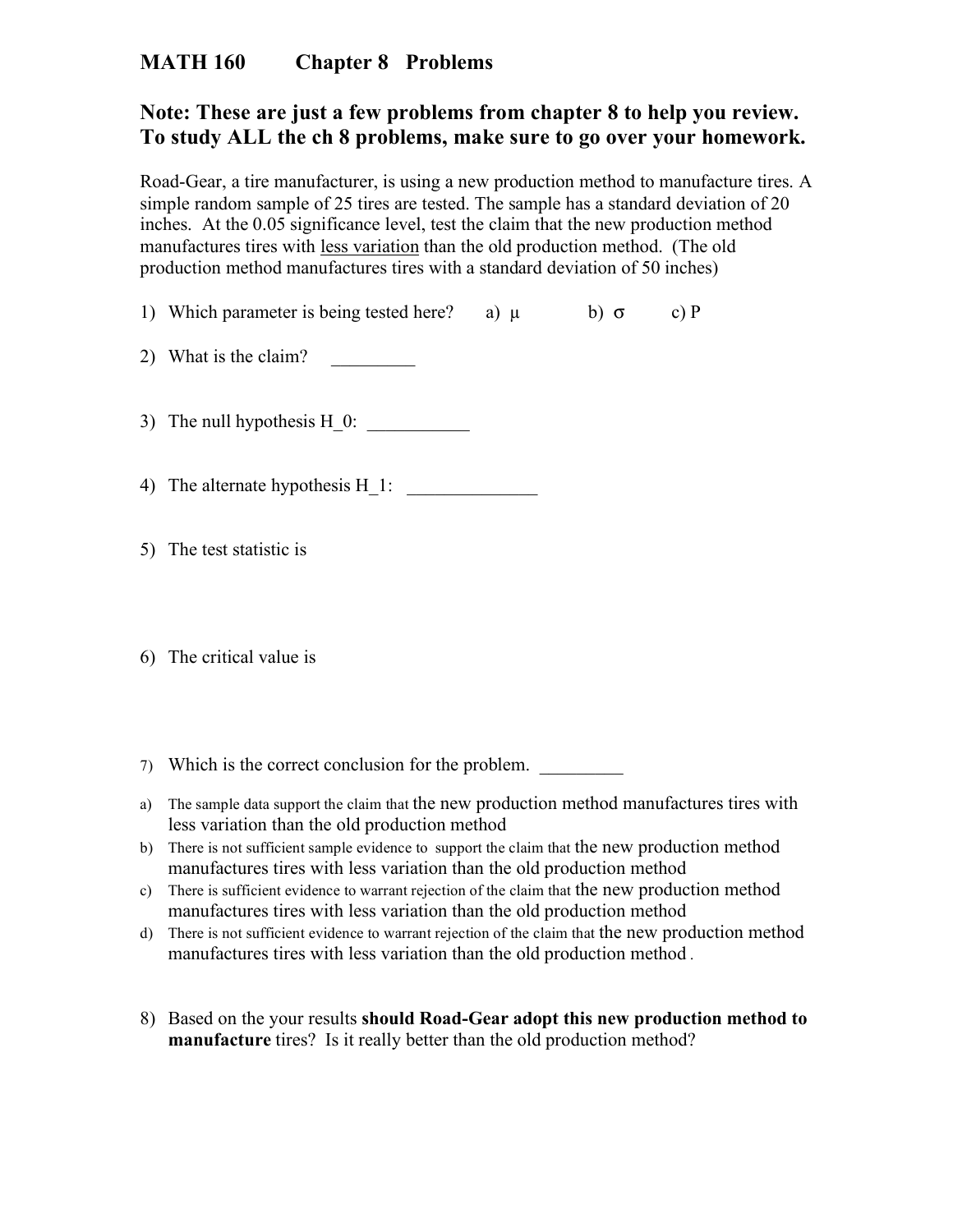A car company claims that the mean gas mileage for its luxury sedan is 21 miles per gallon. You believe the claim is incorrect and find that a random sample of 17 cars has a mean gas mileage of 19 mpg and a standard deviation of 4 mpg. Assume that the gas mileage of all of the company's luxury sedans is normally distributed. **Use a significance level of 0.10** to test the company's claim.

9) What is the null hypothesis?  $H_0$ :

10) What is the alternate hypothesis? H\_1: \_\_\_\_\_\_\_\_\_

11) Find the test statistic

12) The critical value is

13) The p-value is

## 14) Which is the correct conclusion for the problem.

- a) The sample data support the claim that the mean gas mileage for its luxury sedan is 21 miles per gallon.
- b) There is not sufficient sample evidence to support the claim that the mean gas mileage for its luxury sedan is 21 miles per gallon.
- c) There is sufficient evidence to warrant rejection of the claim that the mean gas mileage for its luxury sedan is 21 miles per gallon.
- d) There is not sufficient evidence to warrant rejection of the claim that the mean gas mileage for its luxury sedan is 21 miles per gallon.